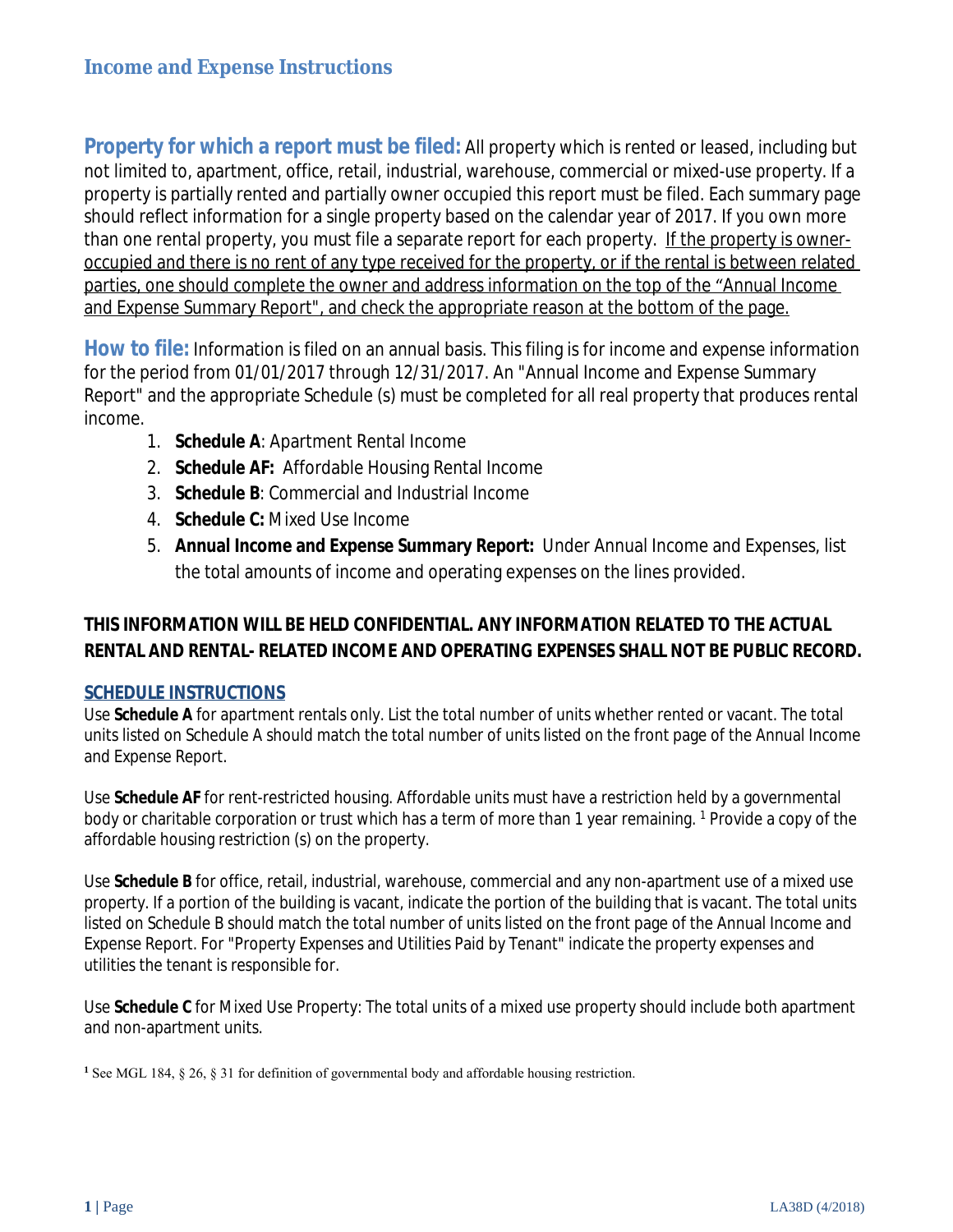## **ANNUAL INCOME AND EXPENSE SUMMARY REPORT**

| <b>Parcel ID:</b>                                                                                             | <b>Calendar Year:</b>          |
|---------------------------------------------------------------------------------------------------------------|--------------------------------|
| <b>Property Address:</b>                                                                                      | <b>Mailing Address:</b>        |
| Owner:                                                                                                        | City/State/Zip:                |
| 1. Primary Property Use: Apartment ____ Office: _____ Retail _____ Industrial _____ Mixed Use ____ Other ____ |                                |
| 2. Gross Building Area (SF)                                                                                   | 6. Number of Residential Units |
| 3. Net Leasable Area<br>(SF)                                                                                  | 7. Number of Onsite Parking    |
| 4. Owner Occupied Area (SF)                                                                                   | 8. Actual Year Built           |
| (SF)<br>5. Common Area                                                                                        | 9. Most Recent Year Remodeled  |

| <b>ANNUAL INCOME</b>                                                    |    | <b>ANNUAL EXPENSES</b>                                                      |               |
|-------------------------------------------------------------------------|----|-----------------------------------------------------------------------------|---------------|
| 10. Apartment Rentals (Sched. A)                                        | \$ | 22. Advertising                                                             | \$            |
| 11. Office Rentals<br>(Sched. B)                                        | \$ | 23. Cleaning and Maintenance<br>(Incudes Snow Removal and Trash<br>Removal) | \$            |
| 12. Retail Rentals<br>(Sched. B)                                        | \$ | 24. Commissions/Leasing Fees                                                | \$            |
| 13. Industrial Rentals<br>(Sched. B)                                    | \$ | 25. Insurance (Building Only)                                               | \$            |
| 14. Mixed Use Rentals (Sched. C)                                        | \$ | 26. Professional & Legal Fees                                               | $\mathcal{S}$ |
| 15. Other Rentals                                                       | \$ | 27. Management Fees                                                         | \$            |
| 16. Parking Rentals                                                     | \$ | 28. Repairs and Maintenance                                                 | \$            |
| 17. Common Area Maint. (CAM)                                            | \$ | 29. Supplies                                                                | \$            |
| 18. Other Property Income<br>(billboard, rooftop cell tower, etc.)      | \$ | 30. Utilities (all utilities paid by<br>owner)                              | \$            |
| 19. Total Potential Gross Income                                        | \$ | 31. Other                                                                   | \$            |
| 20. Vacancy and Collection Loss                                         | \$ | 32. Reserves for Replacement                                                | \$            |
| 21. Effective Gross Annual<br>Income<br>(Subtract Line 20 from Line 19) | \$ | <b>33. Total Expenses</b><br>Add lines 22 to 32                             | \$            |

**Signature\_\_\_\_\_\_\_\_\_\_\_\_\_\_\_\_\_\_\_\_\_\_\_\_\_\_\_\_\_\_\_\_\_\_\_\_\_ Date\_\_\_\_\_\_\_\_\_\_\_\_\_\_\_\_\_\_\_\_\_\_\_\_\_\_\_\_\_\_\_**

**Printed Name/Title\_\_\_\_\_\_\_\_\_\_\_\_\_\_\_\_\_\_\_\_\_\_\_\_\_\_\_\_\_ Email \_\_\_\_\_\_\_\_\_\_\_\_\_\_\_\_\_\_\_\_\_\_\_\_\_\_\_\_\_\_\_**

*The above identified property is owner occupied \_\_\_\_\_\_*

*The above identified property is leased to a related person, corporation, or business entity \_\_\_\_\_*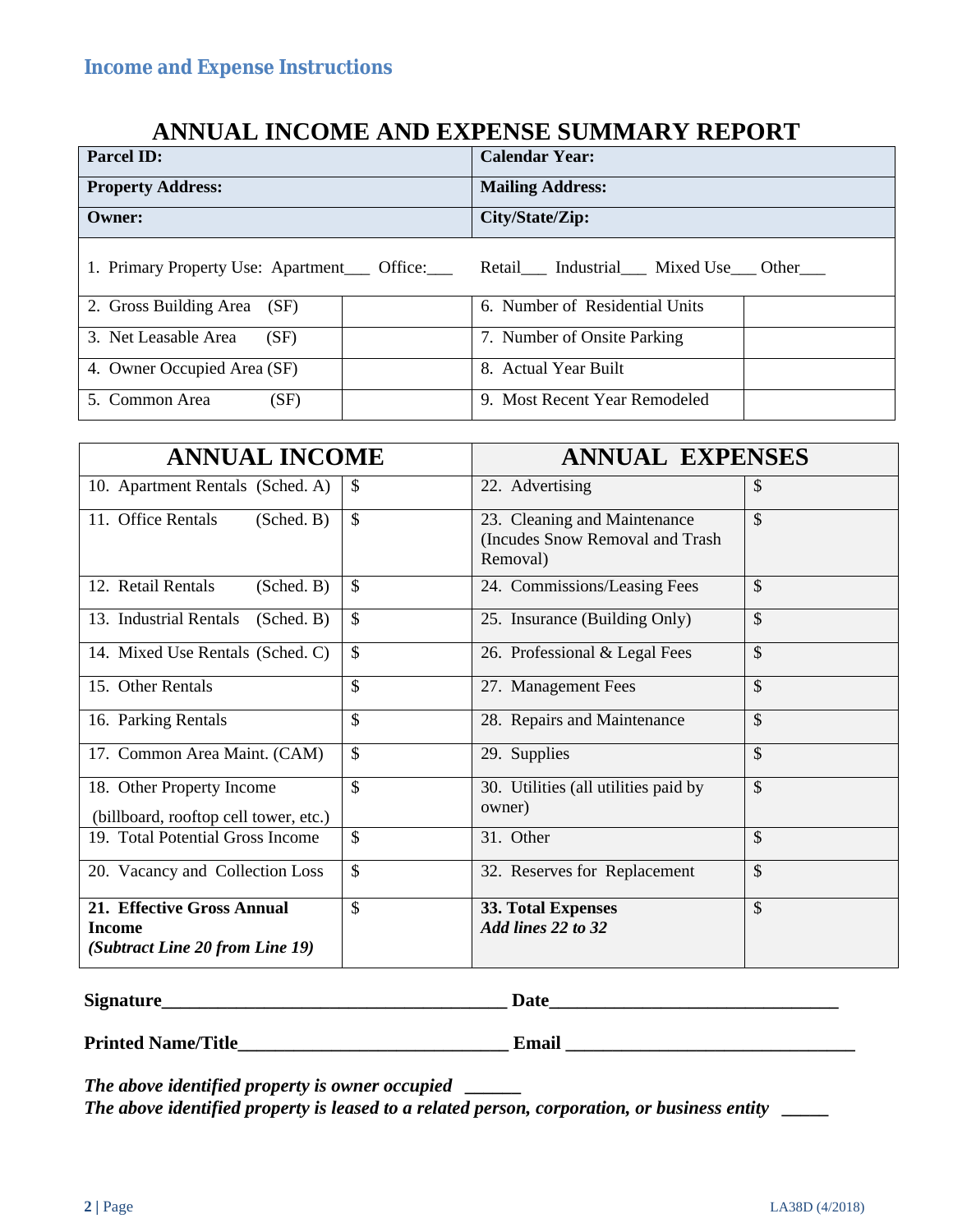# **Annual Income and Expense Summary Report**

#### INCOME INSTRUCTIONS

- Item 10-17: Enter total of potential annual rents for all rental units as if 100% occupied and collected. You must complete and attach Schedule A and/or Schedule B &C.
- Item 18: Enter additional income received from items such as, billboard rental income, rooftop cell tower rental income, laundry, etc.
- Item 19: Enter sum of items 10 through 18.
- Item 20: Enter amount of income loss due to vacancy and collection & concession loss.
- Item 21: Subtract line 20 from line 19. Enter result on line 21.

#### EXPENSE INSTRUCTIONS

| Item 22: | Enter amount paid by owner for advertising costs incurred in obtaining tenants and<br>building occupants.                                                                                                                                 |
|----------|-------------------------------------------------------------------------------------------------------------------------------------------------------------------------------------------------------------------------------------------|
| Item 23: | Enter expenses for cleaning and maintenance. This includes snow removal, trash<br>removal, parking lot maintenance, and all expenses for janitorial services. (Remodeling<br>and renovation expenses are not to be entered on this line.) |
| Item 24: | Enter leasing fees, commissions, etc. incurred in obtaining tenants and building<br>occupants.                                                                                                                                            |
| Item 25: | Enter annual insurance premium for fire, flood, etc. (real property only, do not include<br>liability).                                                                                                                                   |
| Item 26: | Enter fees of legal and/or accounting services related to the real property.                                                                                                                                                              |
| Item 27: | Enter the cost of services for management; either by a professional management<br>agency, or the owner.                                                                                                                                   |
| Item 28: | Enter costs related to general building repair to keep the property operating, e.g. repair<br>of water heaters, cooling systems, glass, etc. (remodeling and renovation expenses are<br>not to be entered on this line.)                  |
| Item 29: | Enter the cost of supplies provided by the owner necessary to the operation of the<br>building.                                                                                                                                           |
| Item 30: | Enter amount paid by owner for utilities; electric heat, lights, for heating and cooling, for<br>gas, water, sewer charges, and any other utility paid for by the owner.                                                                  |
| Item 31: | Enter amount paid by owner for other or miscellaneous expenses, such as security<br>services, etc.                                                                                                                                        |
| Item 32: | Enter amount for reserves for replacement, such as roof, heating system, etc.                                                                                                                                                             |
| Item 33: | Add lines 22-32. Enter amount.                                                                                                                                                                                                            |